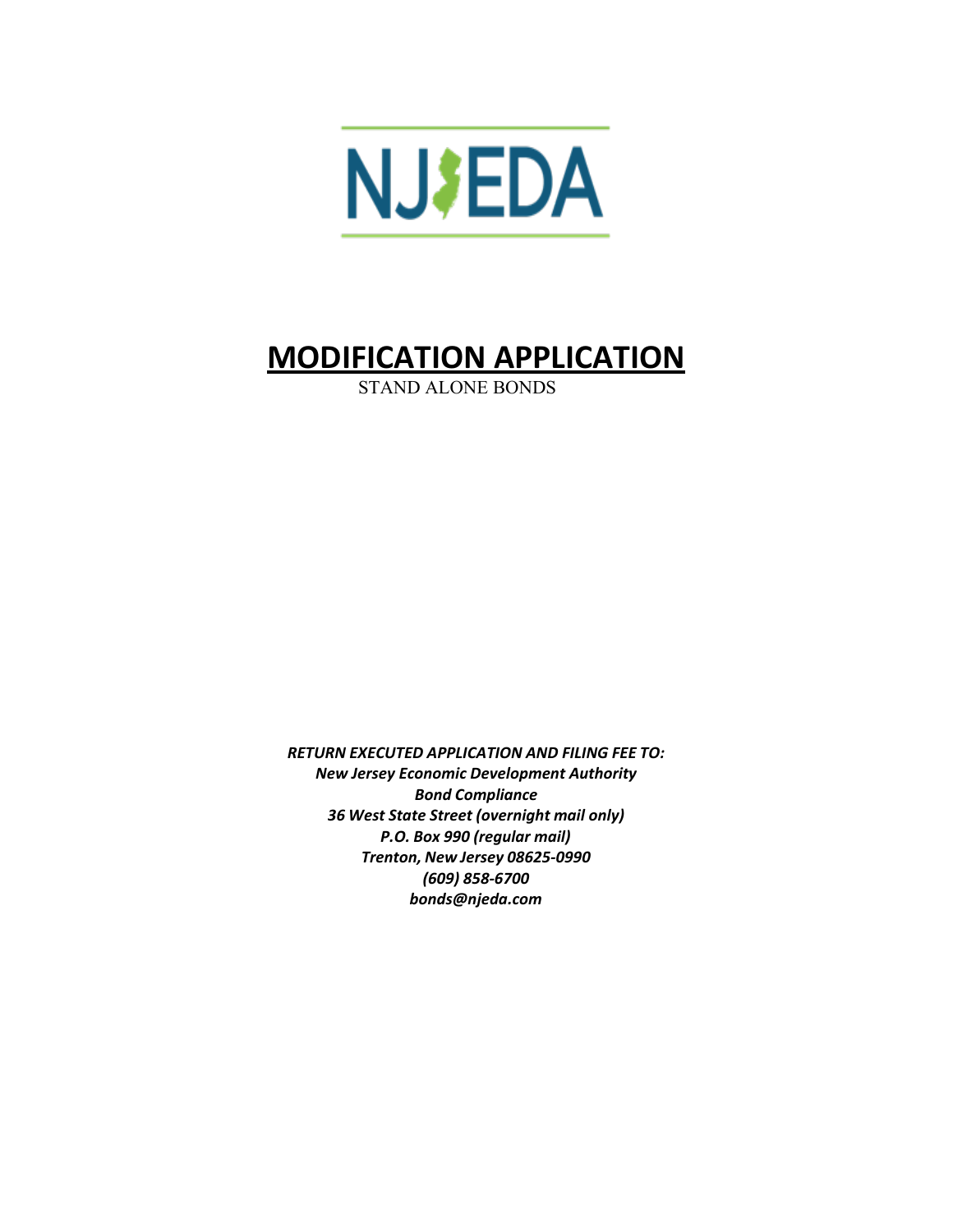# *NEW JERSEY ECONOMIC DEVELOPMENT AUTHORITY BOND MODIFICATION APPLICATION (February 2021)*

**Please indicate Program type:**  $\qquad \qquad \qquad$  Application Submission Date:

**Conduit Bond Program Conduit Bond with Guarantee Program** 

#### **CURRENT APPLICANT:**

(List all entities associated with project)

### **PROJECT NUMBER**: **PRODUCT NUMBER:**

#### **REQUESTED MODIFICATION/CONSENT:**

(Provide a detailed **explanation** of the modification or consent requested associated with the project, including **approvals** necessary or obtained, list of **bond documents to be amended**, if applicable and **timeline** to complete the requested modification or consent.

**REASON FOR REQUEST:**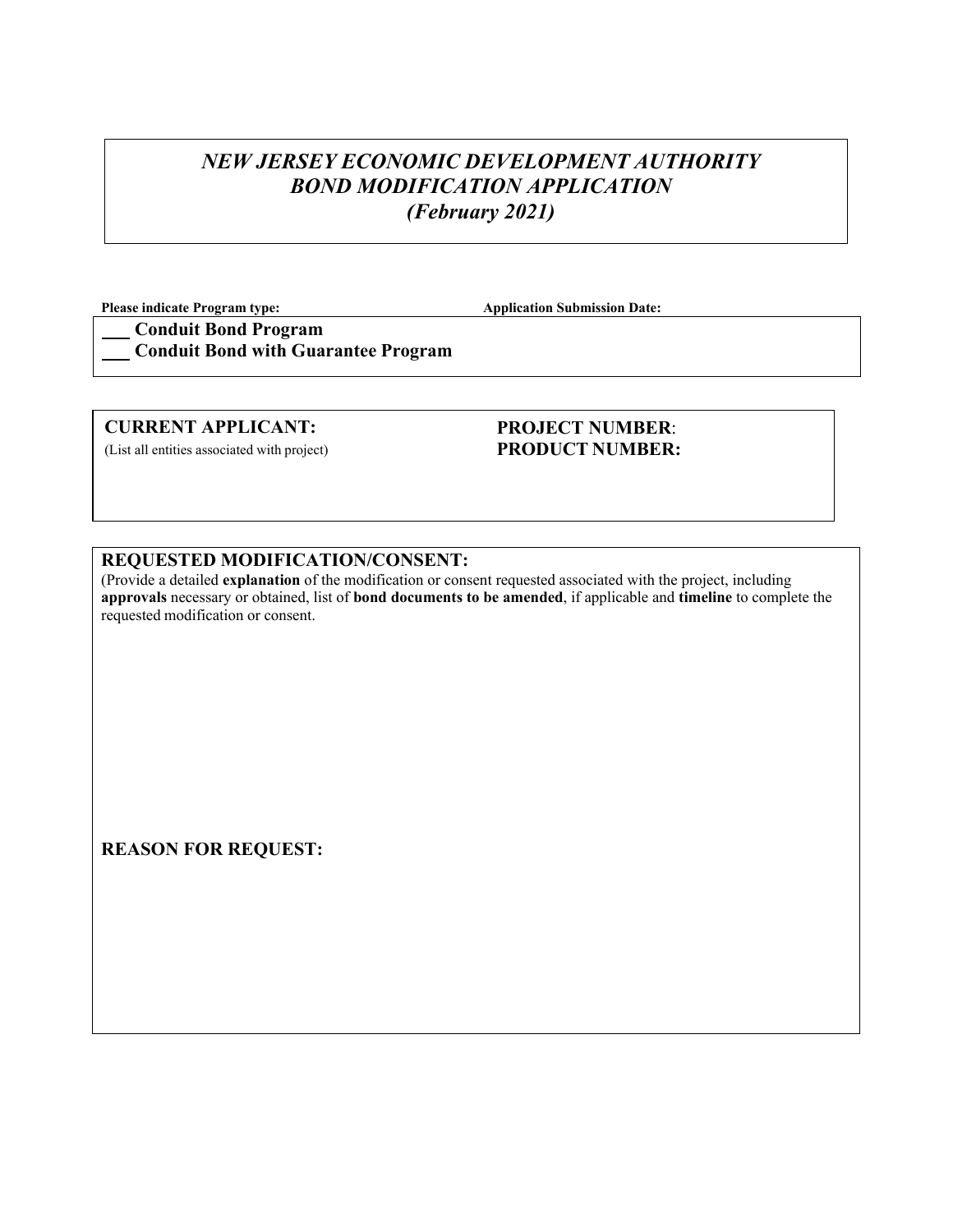## **MODIFICATION FEE:**

## **Modification Fees: \$250 Administrative/ \$1,500 Major\***

A modification fee is to be paid according to EDA regulations. Current fees are:

- 1. \$250 in the event the change is minor and does not require modification of the loan documents, such as consent to additional debt.
- 2. \$1,500 in the event the modification requested significantly changes the approved bond terms and conditions and requires preparation of new documents.

\*Major modification fees will be charged in conjunction with complex changes that require extensive staff time to review and complete. Examples include modification of bond repayment terms, extension of maturity date, substitution of collateral, board action, legal review, etc. as determined by the Authority.

**Submit appropriate filing fee with the application**.

# **SECTION I**

# **APPLICANT INFORMATION**

**Provide general information of Applicant applying for modification to the incentive:**

1. **Current Applicant Name(s):** (official, legal name without abbreviations).

2. **Current Mailing Information:** (Street Address, P.O. Box, City, State and Zip).

#### 3. **Contact Information:**

(Name, title, direct address (if different than above), phone and fax numbers, and e-mail address for this modification).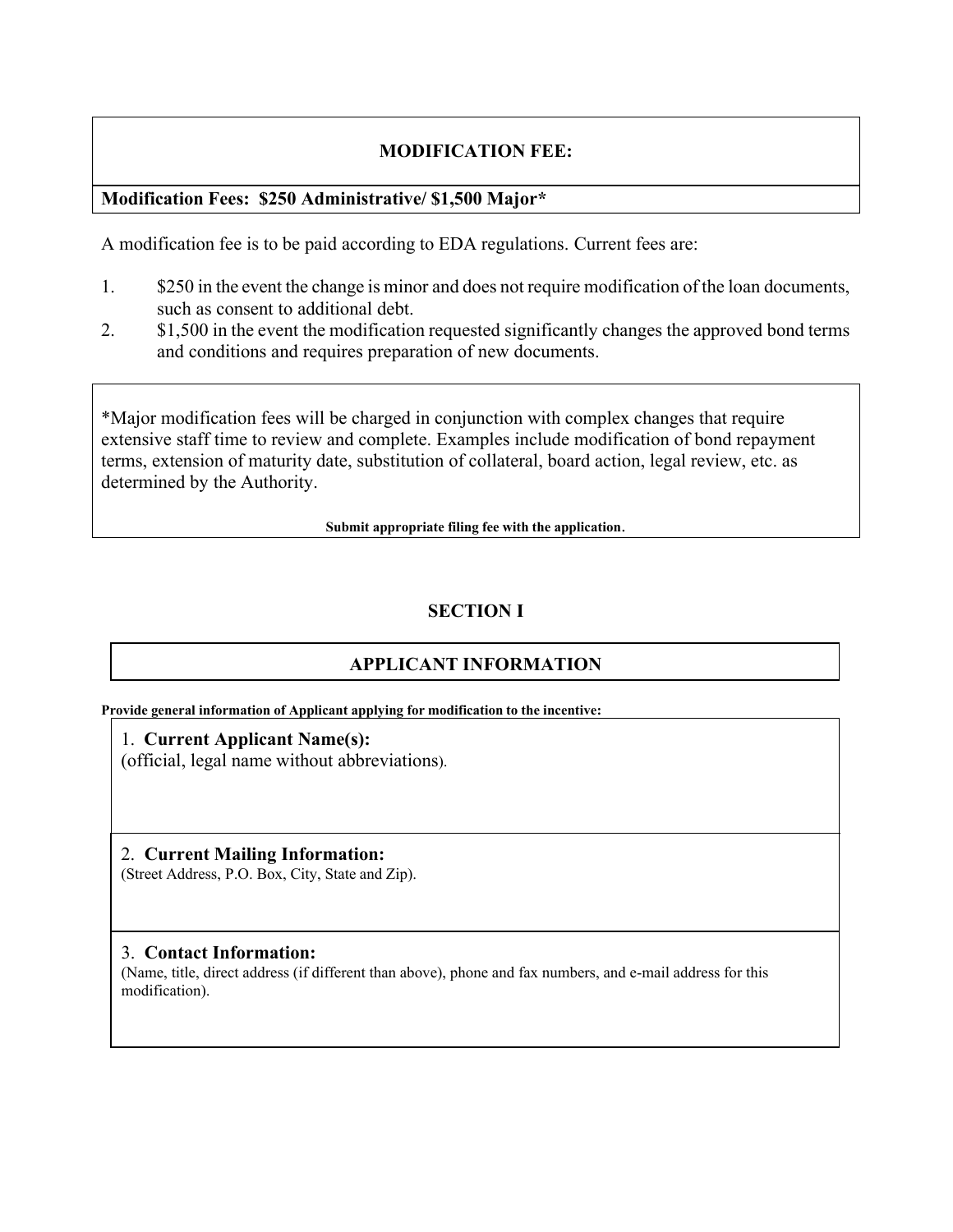4. **Banker contact information:** (Name, title, address, phone and fax numbers, and e-mail address).

5. **Legal Counsel contact information:** (Name, title, address, phone and fax numbers, and e-mail address).

**6. Indicate in detail the present use of the project site: (**Use additional sheet if necessary**.)**

7. **Number of full-time and part-time employees:** (In New Jersey, current)

8. **List all company's locations:**

#### 9. **Other Incentives, Grants or Financing:**

List all incentive(s), grant(s) and/or financing provided and/or pending by the EDA/State. Include corresponding EDA/State project number(s). Advise if this modification request will affect other said incentives, grants, loans, or bonds. Use additional sheet if necessary.

1.

2.

3.

4.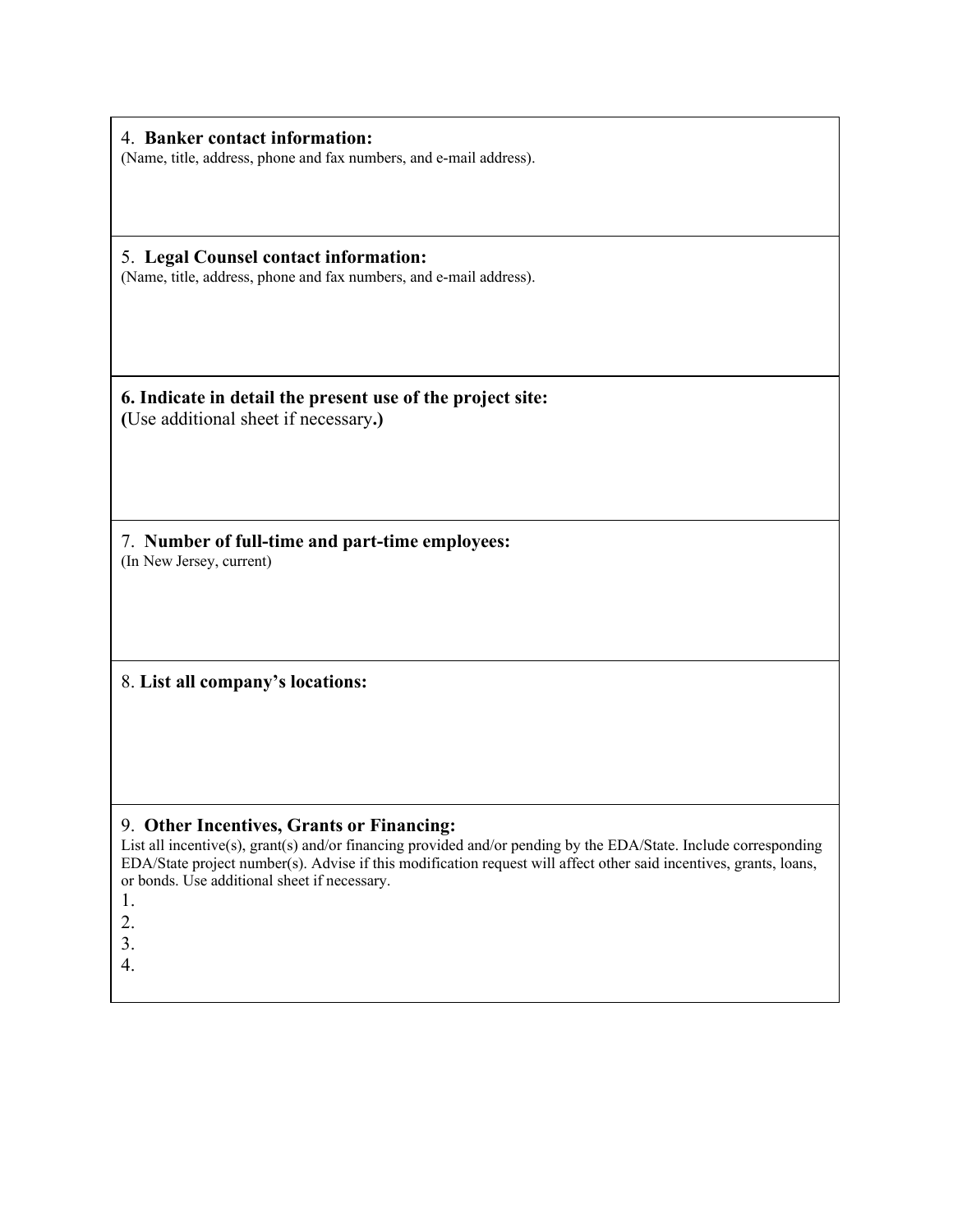## 10. **Complete schedule of all Officers, Directors, and Stockholders:**

(Provide complete schedule of all officers, directors and stockholders with 10 percent or more stock ownership for each company/subsidiary affiliated with this request. Use additional sheet if necessary).

## **11. OUTSTANDING BOND TERMS**

#### **Provide the following information:**

A. Current Bondholder(s) Contact: (Name, title, address, phone and fax numbers, and e-mail address)

B. Outstanding Principal Balance of Bond:

C. Payment Status (current, delinquent #days, etc.)

D. Maturity Date of Bond:

E. Current Interest Rate/Formula:

F. Variable or Fixed Rate: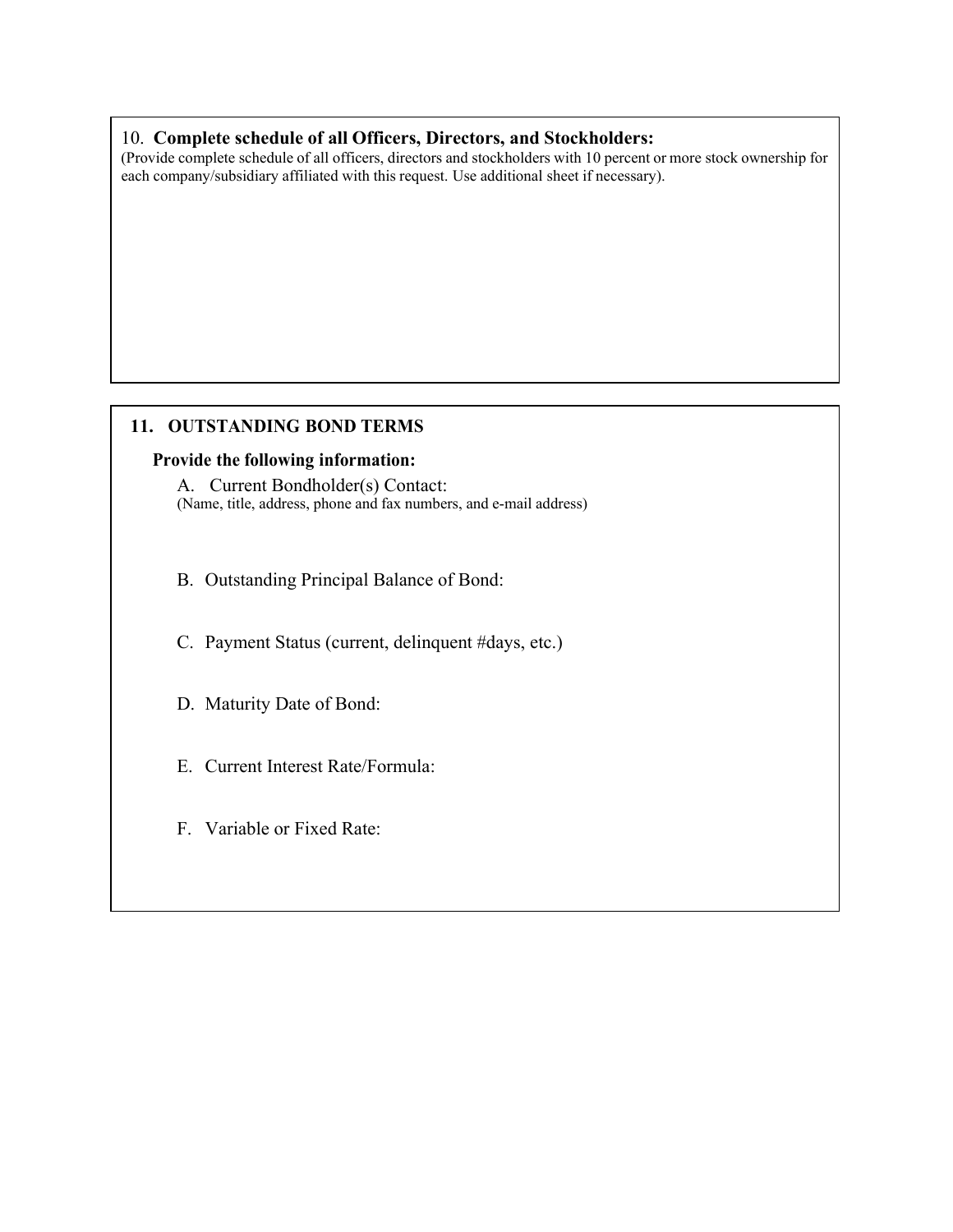## **SECTION II**

## **SUPPLEMENTAL INFORMATION REQUIRED**

Attachments Required:

- A. Bondholder approval, commitment, or term sheet (include underwriting analysis)
- B. Supplemental Information Form to be completed by applicant and bond counsel
- **C.** Modification Fee: \$250/Administrative or \$1,500/Major (**Checks made payable to NJEDA orWiring instructions available upon request)**

## **SECTION III**

## **NEW JERSEY ECONOMIC DEVELOPMENT AUTHORITY LEGAL QUESTIONNAIRE**

Applicant Name:

Persons (entities or individuals) applying for NJEDA programs are subject to the Authority's Disqualification/Debarment Regulations (the "Regulations"), which are set forth in N.J.A.C. 19:30-2.1, *et seq.* Applicants are required to answer the following background questions ("Legal Questionnaire") pertaining to causes that may lead to debarment, disqualification, or suspension from eligibility under the Regulations and Executive Orders 34 (Byrne 1976) and 189 (Kean 1988) after consideration of all relevant mitigating factors. Governmental entities are not required to submit this Legal Questionnaire and may leave it empty.

## *Note that this form has recently been modified. Please review in its entirety prior to providing any responses or certifications.*

#### **DEFINITIONS**

Notwithstanding any terms defined elsewhere or otherwise herein, the following definitions shall govern in responding to this Legal Questionnaire:

"Affiliates" means any entities or persons having an overt or covert relationship such that any one of them directly or indirectly controls or has the power to control another. For the purposes of application for, or ongoing compliance with, Authority-administered programs, this includes:

- any entities or persons having an ownership interest in Applicant of 10% or greater;
- any entities in which Applicant holds an ownership interest of 10% or greater; and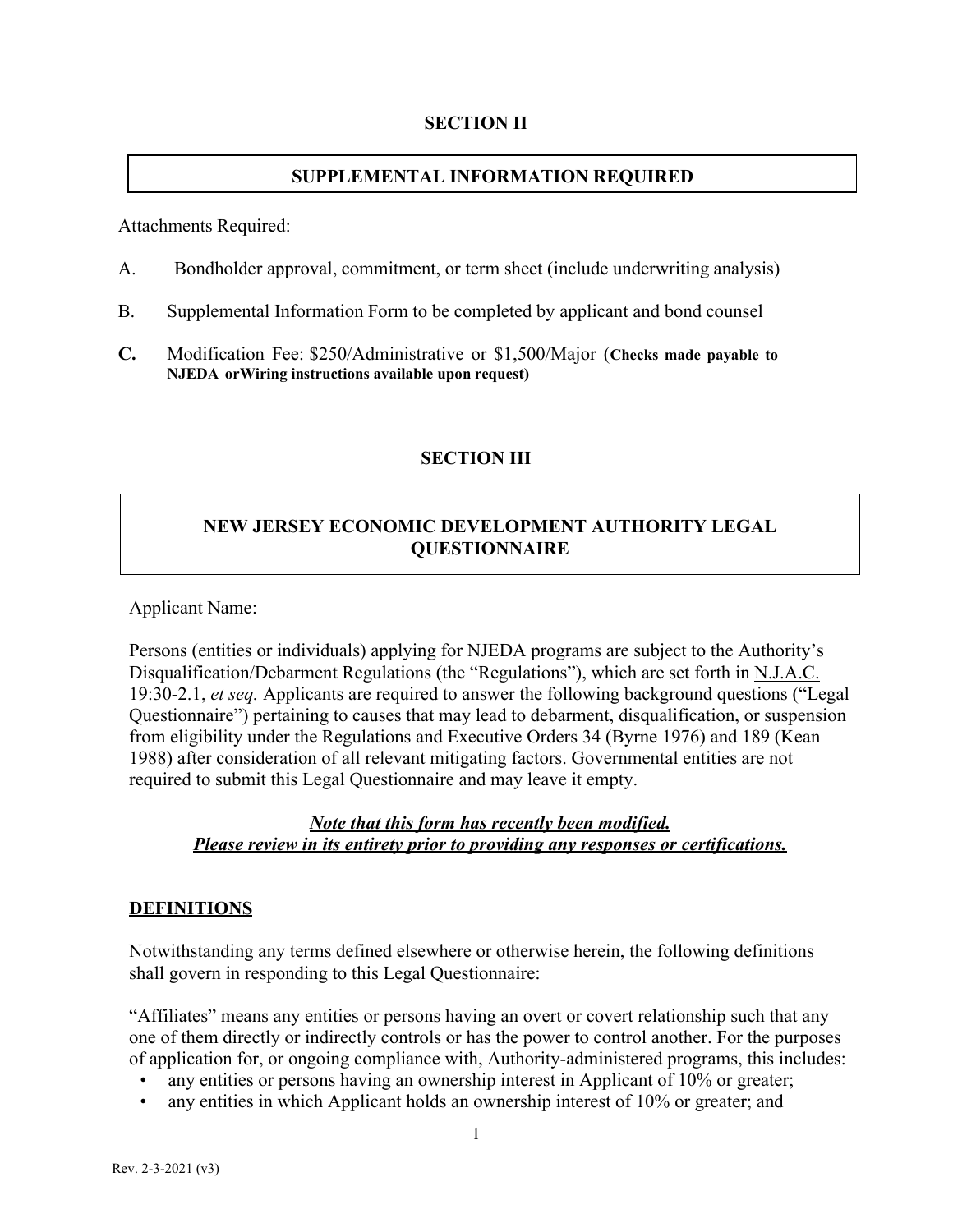• any entities that are named in the application and/or agreement, or that will receive a direct benefit from the financing, incentive, or other agreement with the Authority.

*Note that any entities or persons fitting these definitions will need to be listed in Part C below.*

"Legal Proceedings" means any civil, criminal, or administrative proceedings in a State or Federal court or administrative tribunal in the United States or any territories thereof.

# **RELEVANT TIMEFRAMES**

Responses should be given based on the following "look-back" periods:

- For civil matters, those that were either pending or concluded within 5 years of the reporting date;
- For criminal matters, those that were either pending or concluded within 10 years of the reporting date;
- For environmental regulatory matters, those that were either pending or concluded within 10 years of the reporting date; and
- For all other regulatory matters, those that were either pending or concluded within 5 years of the reporting date.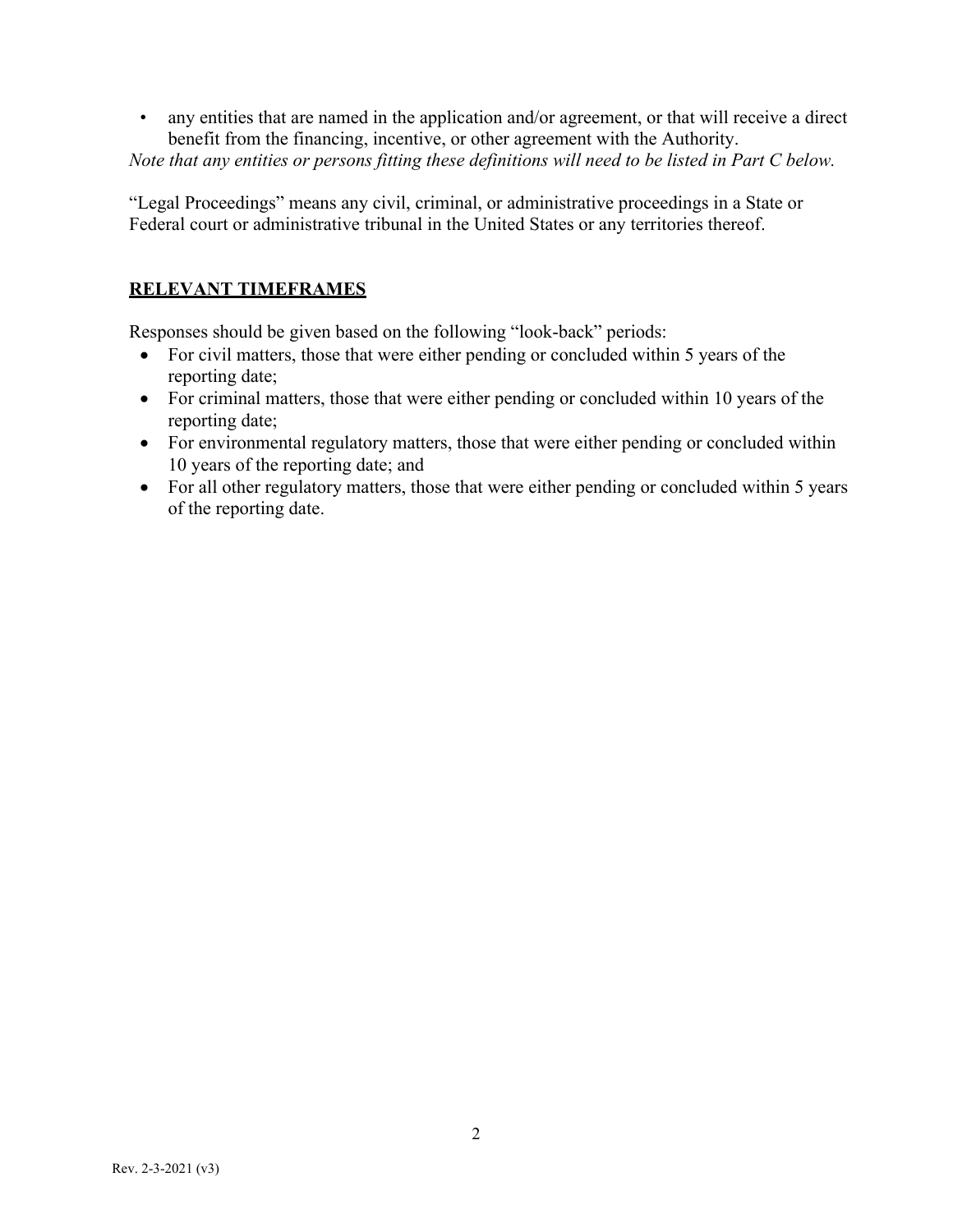Note that in cases where Applicant has previously submitted and certified a legal questionnaire to the Authority, the Applicant may refer to its prior legal questionnaire and report only those matters that are new or have changed in status since the date of last reporting.

## **Part A. Past Proceedings**

**Has Applicant, or any officers or directors of Applicant, or any Affiliates of Applicant, been found or conceded or admitted to being guilty, liable or responsible in any Legal Proceeding, or conceded or admitted to facts in any Legal Proceedings that demonstrate responsibility for any of the following violations or conduct? (Any civil or criminal decisions or verdicts that have been vacated or expunged need not be reported.)**

1. Commission of a criminal offense as an incident to obtaining or attempting to obtain a public or private contract, or subcontract there under, or in the performance of such contract or subcontract.

Yes No

2. Violation of the Federal Organized Crime Control Act of 1970, or commission of embezzlement, theft, fraud, forgery, bribery, falsification or destruction of records, perjury, false swearing, receiving stolen property, obstruction of justice, or any other offense indicating a lack of business integrity or honesty.

Yes No

3. Violation of the Federal or State antitrust statutes, or of the Federal Anti-Kickback Act (18 U.S.C. 874).

Yes No

4. Violation of any law governing the conduct of elections of the Federal Government, State of New Jersey or of its political subdivision.

Yes No

5. Violation of the "Law Against Discrimination" (P.L. 1945, c169, N.J.S.A. 10:5-1 et seq., as supplemented by P.L. 1975, c127), or of the act banning discrimination in public works employment (N.J.S.A. 10:2-1 et seq.) or of the act prohibiting discrimination by industries engaged in defense work in the employment of persons therein (P.L. 1942, c114, N.J.S.A. 10:1-10, et seq.).

Yes No

6. To the best of your knowledge, after reasonable inquiry, violation of any laws governing hours of labor, minimum wage standards, prevailing wage standards, discrimination in wages, or child labor.

Yes No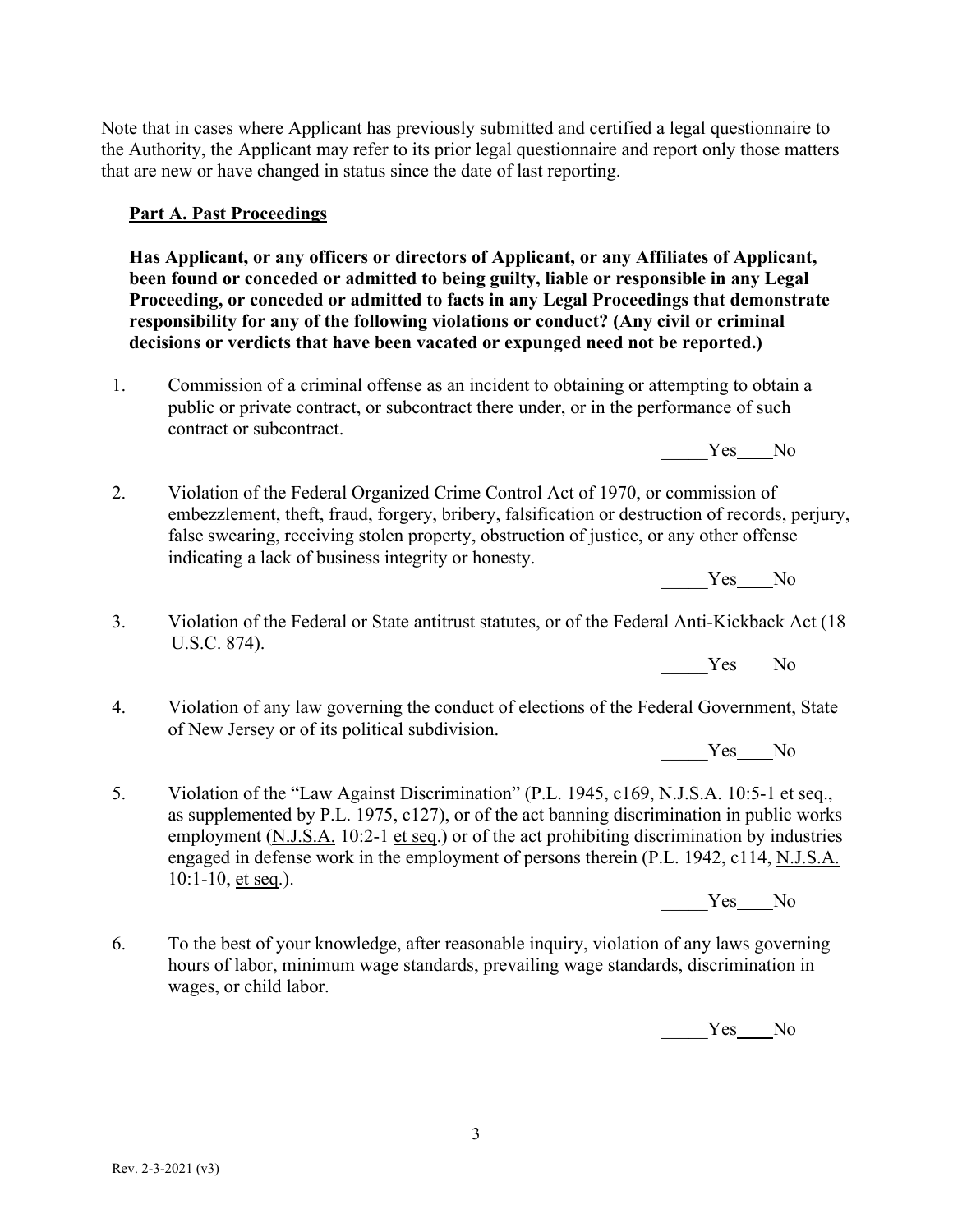7. To the best of your knowledge, after reasonable inquiry, violation of any law governing the conduct of occupations or professions of regulated industries.

Yes No

8. Debarment by any department, agency, or instrumentality of the State or Federal government.

Yes No

- 9. Violation of the Conflict of Interest Law, N.J.S.A. 52:13D-12 *et seq.*, including any of the following prohibitions on vendor activities representing a conflict of interest, or failure to report a solicitation as set forth below:
	- (i) No person shall pay, offer or agree to pay, either directly or indirectly, any fee, commission, compensation, gift, gratuity, or other thing of value of any kind to any Authority officer or employee or special Authority officer or employee, as defined by N.J.S.A. 52:13D-13(b) and (e), with which such person transacts or offers or proposes to transact business, or to any member of the immediate family as defined by N.J.S.A. 52:13D-13(i), of any such officer or employee, or partnership, firm, or corporation with which they are employed or associated, or in which such officer or employee has an interest within the meaning of N.J.S.A. 52:13D-13(g).
	- (ii) The solicitation of any fee, commission, compensation, gift, gratuity or other thing of value by any Authority officer or employee or special Authority officer or employee from any person shall be reported in writing by the person to the Attorney General and the NJEDA Ethics Liaison Officer.
	- (iii) No person may, directly or indirectly, undertake any private business, commercial or entrepreneurial relationship with, whether or not pursuant to employment, contract or other agreement, express or implied, or sell any interest in such person to, any Authority officer or employee or special Authority officer or employee having any duties or responsibilities in connection with the purchase, acquisition or sale of any property or services by or to the Authority, or with any person, firm or entity with which he or she is employed or associated or in which he or she has an interest within the meaning of N.J.S.A.  $52:13D-13(g)$ . Any relationships subject to this subsection shall be reported in writing to the NJEDA Ethics Liaison Officer and the State Ethics Commission, which may grant a waiver of this restriction upon application of the Authority officer or employee or special Authority officer or employee upon a finding that the present or proposed relationship does not present the potential, actually or appearance of a conflict of interest.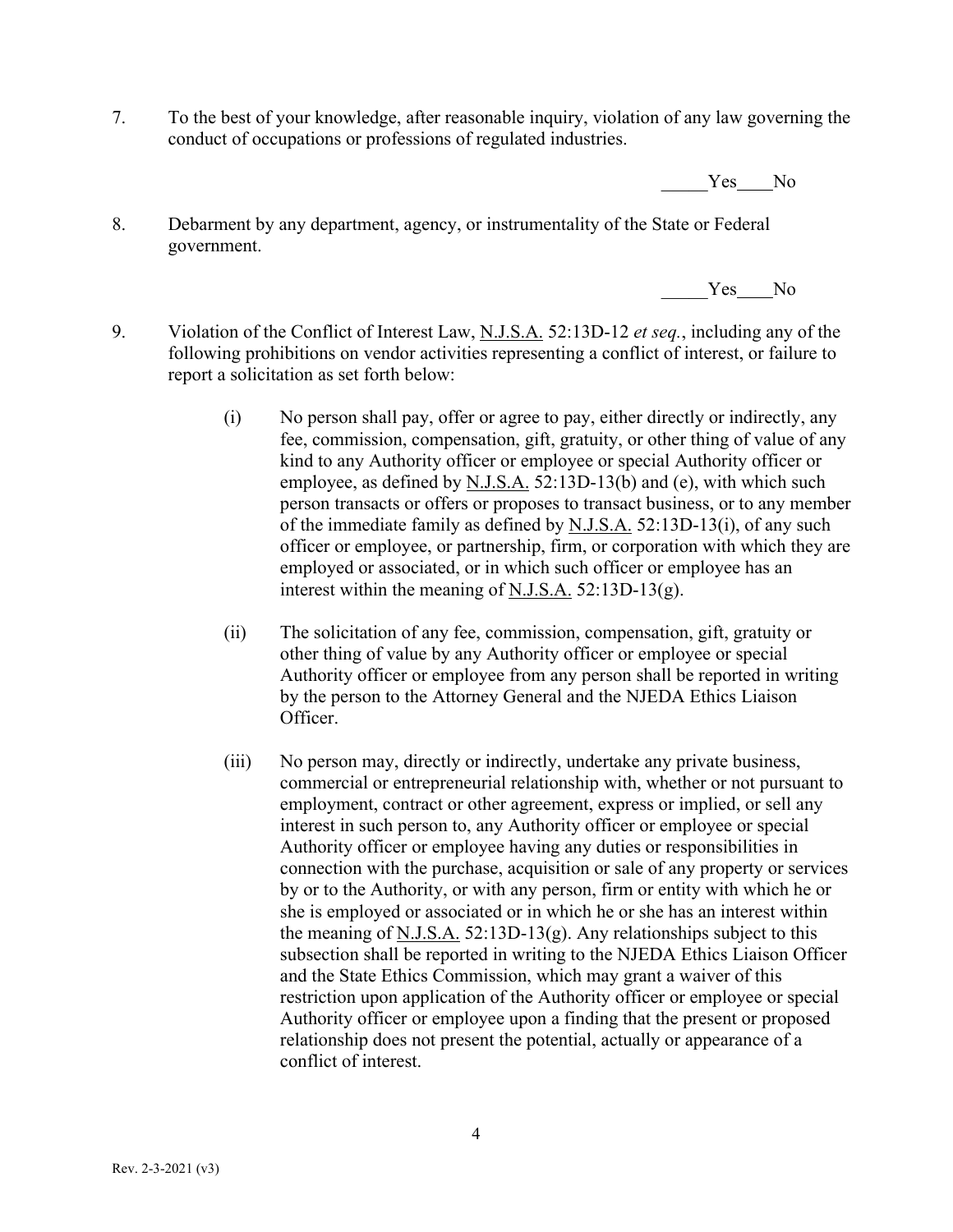- (iv) No person shall influence, or attempt to influence or cause to be influenced, any Authority officer or employee or special Authority officer or employee in his or her capacity in any manner which might tend to impair the objectivity or independence of judgment of the officer or employee.
- (v) No person shall cause or influence, or attempt to cause or influence, any Authority officer or employee or special Authority officer or employee to use, or attempt to use, his or her official position to secure unwarranted privileges or advantages for the person or any other person.

Yes No

(If Yes for any of the above, specify subsection)

- 10. Violation of any State or Federal law that may bear upon a lack of responsibility or moral integrity, or that may provide other compelling reasons for disqualification. Your responses to the foregoing question should include, but not be limited to, the violation of the following laws, without regard to whether there was any monetary award, damages, verdict, assessment or penalty, except that any violation of any environmental law in category (v) below need not be reported where the monetary award, damages, etc. amounted to less than \$1 million.
	- (i) Laws banning or prohibiting discrimination or harassment in the workplace.
	- (ii) Laws prohibiting or banning any form of forced, slave, or compulsory labor.
	- (iii) The New Jersey Conscientious Employee Protection Act, N. J. Stat. Ann. § 34:19-1 *et seq.*, or other "Whistleblower Laws" that protect employees from retaliation for disclosing, or threatening to disclose, to a supervisor or to a public body an activity, policy or practice of the employer, that the employee reasonably believes is in violation of a law, or a rule or regulation issued under the law.
	- (iv) Securities or tax laws resulting in a finding of fraud or fraudulent conduct.
	- (v) Environmental laws, where the monetary award, penalties, damages, etc. amounted to more than \$1 million.
	- (vii) Laws banning anti-competitive dumping of goods.
	- (viii) Anti-terrorist laws.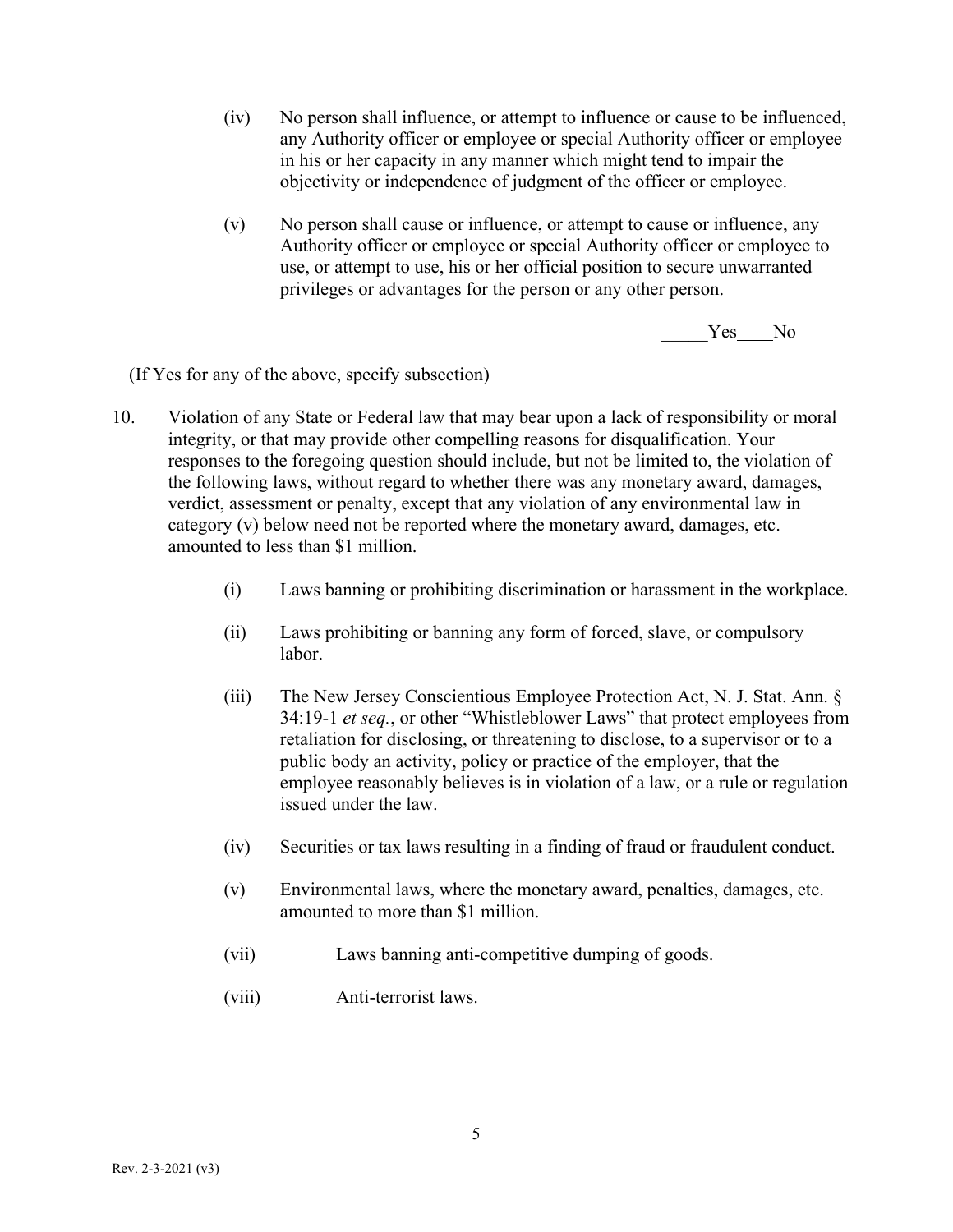- (ix) Criminal laws involving commission of any felony or indictable offense under State or Federal law.
- (x) Laws banning human rights abuses.
- (xi) Laws banning the trade of goods or services to enemies of the United States.



#### **Part B. Pending Proceedings**

11. To the best of your knowledge, after reasonable inquiry, are Applicant, or any officers or directors of Applicant, or any Affiliates, a party to pending Legal Proceedings wherein any of the offenses or violations described in questions 1-10 above are alleged or asserted against such entity or person? With respect to laws banning or prohibiting discrimination or harassment in the workplace, please provide only information pertaining to any class action lawsuits.

Yes No

If the answer to any of the foregoing questions is affirmative, you must provide the following information as an attachment to the application: (i) the case name and court/administrative agency (including jurisdiction and venue) in which such matters were tried or are pending; (ii) the charges or claims adjudicated or alleged; and (iii) a brief explanation of the circumstances giving rise to such matters. Also, for affirmative answers to question 1-10, please attach copies of document(s) reflecting the final resolution (e.g., final judgments, verdicts, plea bargains, consent orders, administrative findings, or settlement agreements).

Note that an Applicant may refer to or attach specific provisions of a 10-K/Q or other filings with the U.S. Securities and Exchange Commission (SEC); however, the Applicant should be aware that different laws apply to disclosures to the Authority. This means that the Authority does not have the same types of materiality thresholds as the SEC. The Applicant is expected to supplement its SEC filings to ensure that all relevant matters are disclosed to the Authority, including any matters that were below the SEC's materiality threshold and any matters that may have occurred after its most recent filing.

Please Note: Eligibility is determined based on the information presented in the completed Application. If, at any time while engaged with the Authority the Applicant should become aware of any facts that materially alter or change its answers, or that render any of them incomplete or inaccurate, the Applicant has a duty to promptly report such facts to the Authority in writing. The Authority reserves the right to require additional clarifying or explanatory information from the Applicant regarding the answers given, to ask additional questions not contained in this Legal Questionnaire, and to perform its own due diligence investigations and searches.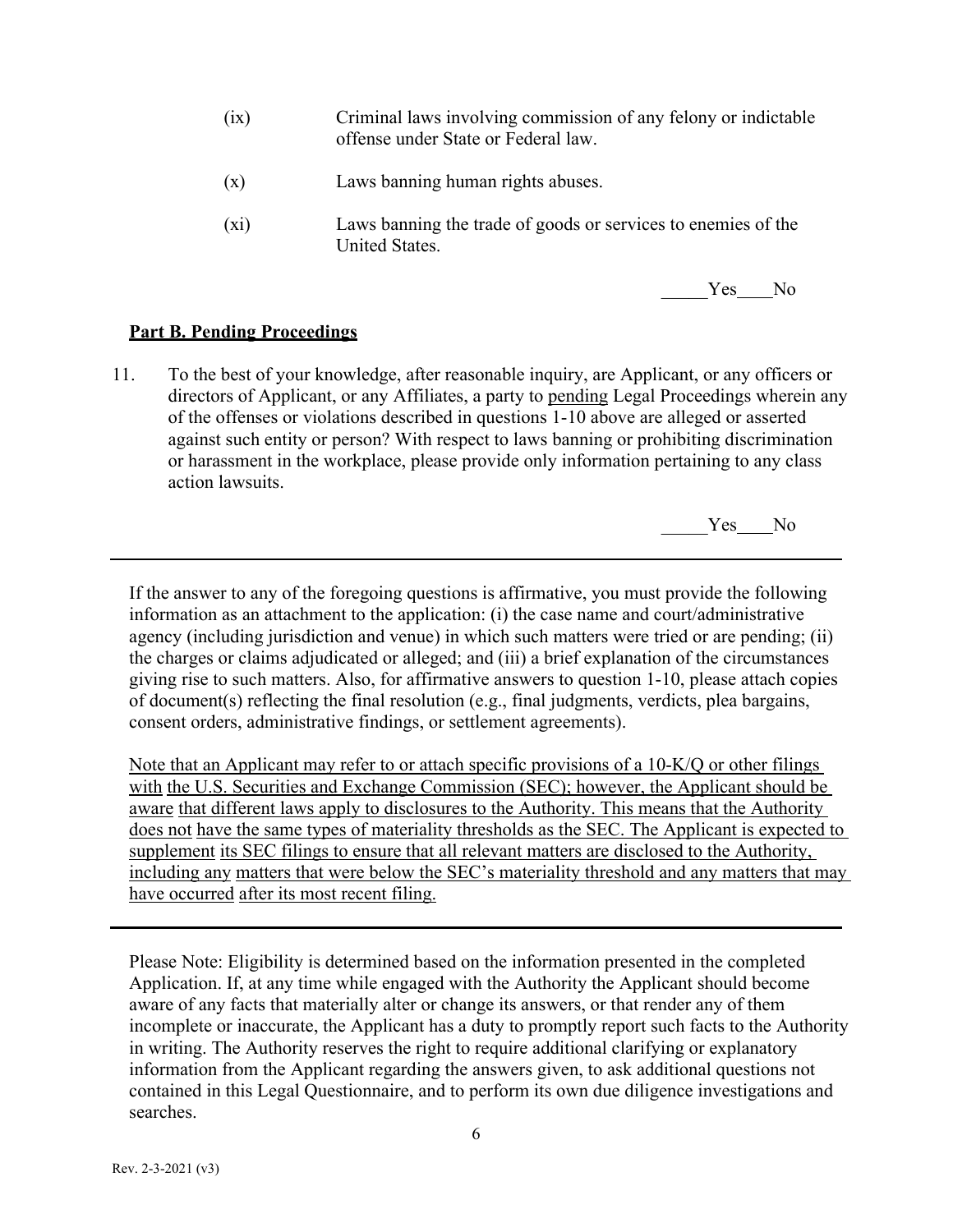# **Part C. Applicable Affiliates**

Please provide a list of all entities or persons considered to be "Affiliates" of Applicant based upon the above definitions.

| Name of Affiliate (Entity or Person) | <b>Federal Employer Identification<br/>Number (EIN) (if applicable)</b> |
|--------------------------------------|-------------------------------------------------------------------------|
|                                      |                                                                         |
|                                      |                                                                         |
|                                      |                                                                         |
|                                      |                                                                         |
|                                      |                                                                         |
|                                      |                                                                         |
|                                      |                                                                         |
|                                      |                                                                         |
|                                      |                                                                         |
|                                      |                                                                         |
|                                      |                                                                         |
|                                      |                                                                         |
|                                      |                                                                         |
|                                      |                                                                         |
|                                      |                                                                         |
|                                      |                                                                         |
|                                      |                                                                         |
|                                      |                                                                         |
|                                      |                                                                         |